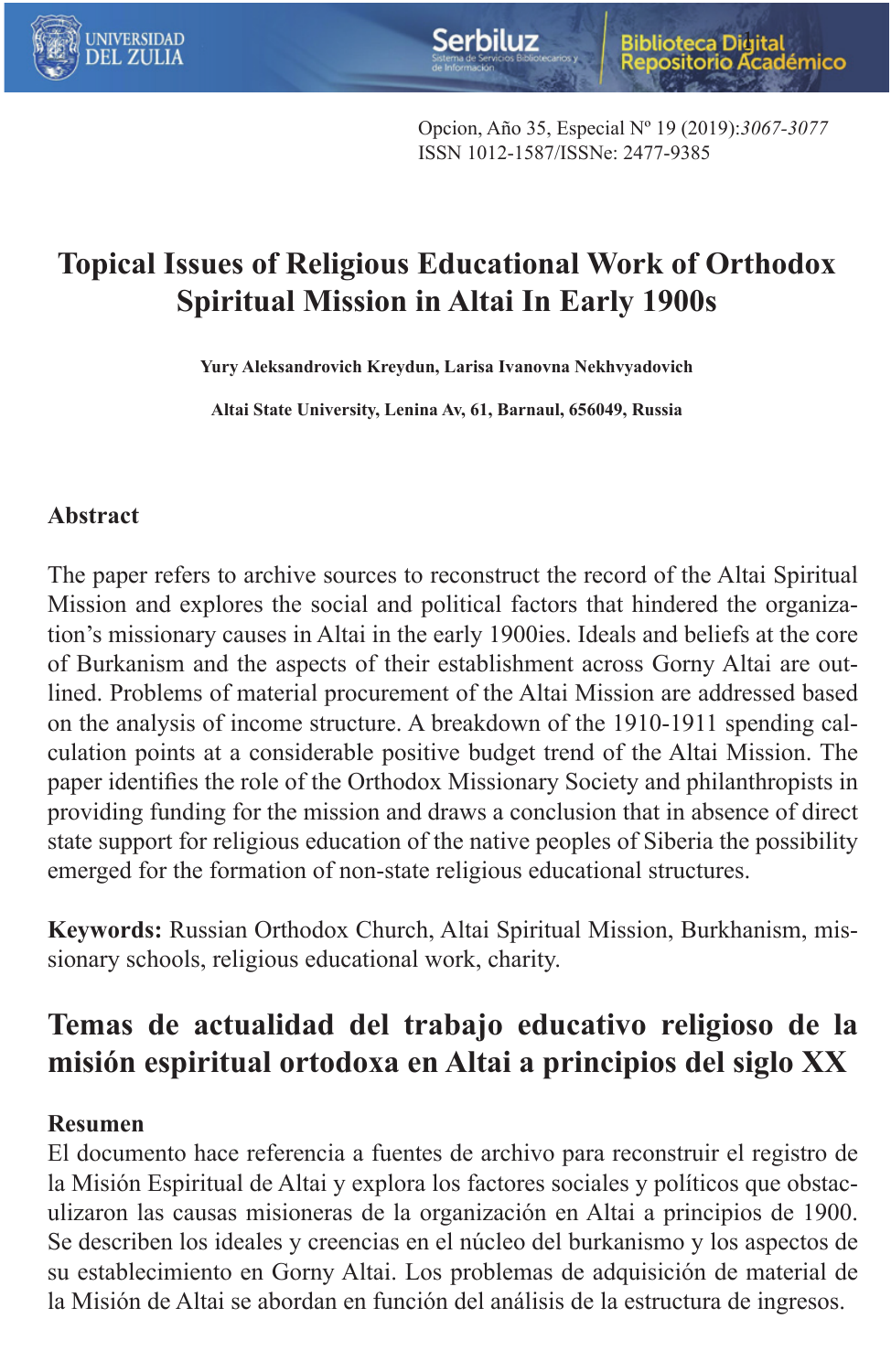El documento identifica el papel de la Sociedad Misionera Ortodoxa y los filántropos para proporcionar fondos para la misión y llega a la conclusión de que, en ausencia de un apoyo estatal directo para la educación religiosa de los pueblos nativos de Siberia, surgió la posibilidad de la formación de educación religiosa no estatal estructuras

Palabras clave: Iglesia Ortodoxa Rusa, Misión Espiritual Altai, Burkhanism, escuelas misioneras, trabajo educativo religioso, caridad.

## 1. Introduction

The beginning of the 20th century marked a sharp watershed in many social and political processes in the Russian Empire. Military, political, and economic challenges facing the state in the early 1900ies inevitably influenced the social conditions. Minor and major social disruptions followed, bringing in new influences in the life of peoples and in some cases destroying previously established patterns and structures. Major political and social shifts had become prevalent much earlier, while freethinking and the resulting intellectual ferment came to be felt all along the 19th century. Adverse processes were observed across the country, from Moscow to Vladivostok, and affected various aspects of Russian social life. Problems also emerged with popular religious sentiment.

In various periods, historical studies have approached and discussed various angles of this problem (Kreydun, Nekhvyadovich, 2018). However, there have been no examples in Russian and international historiography where the challenges of the educational work of the Orthodox Christian mission in Altai in the early 1900ies made the subject of dedicated academic research (Nekhvyadovich, Chernyaeva, 2016; Stepanskaya et al., 2016; Popov, 2012; Nekhvyadovich et al., 2018).

# 2. Methods

Alongside general methods, including the system approach, progression from abstract to concrete, historical and logical analysis, and the analogy method, specific historical research methods were applied (the problem-oriented, chronological, retrospective and situation-based approaches).

3. Preconditions and background of the religious educational work of the Orthodox Spiritual Mission in Altai in the early 20th century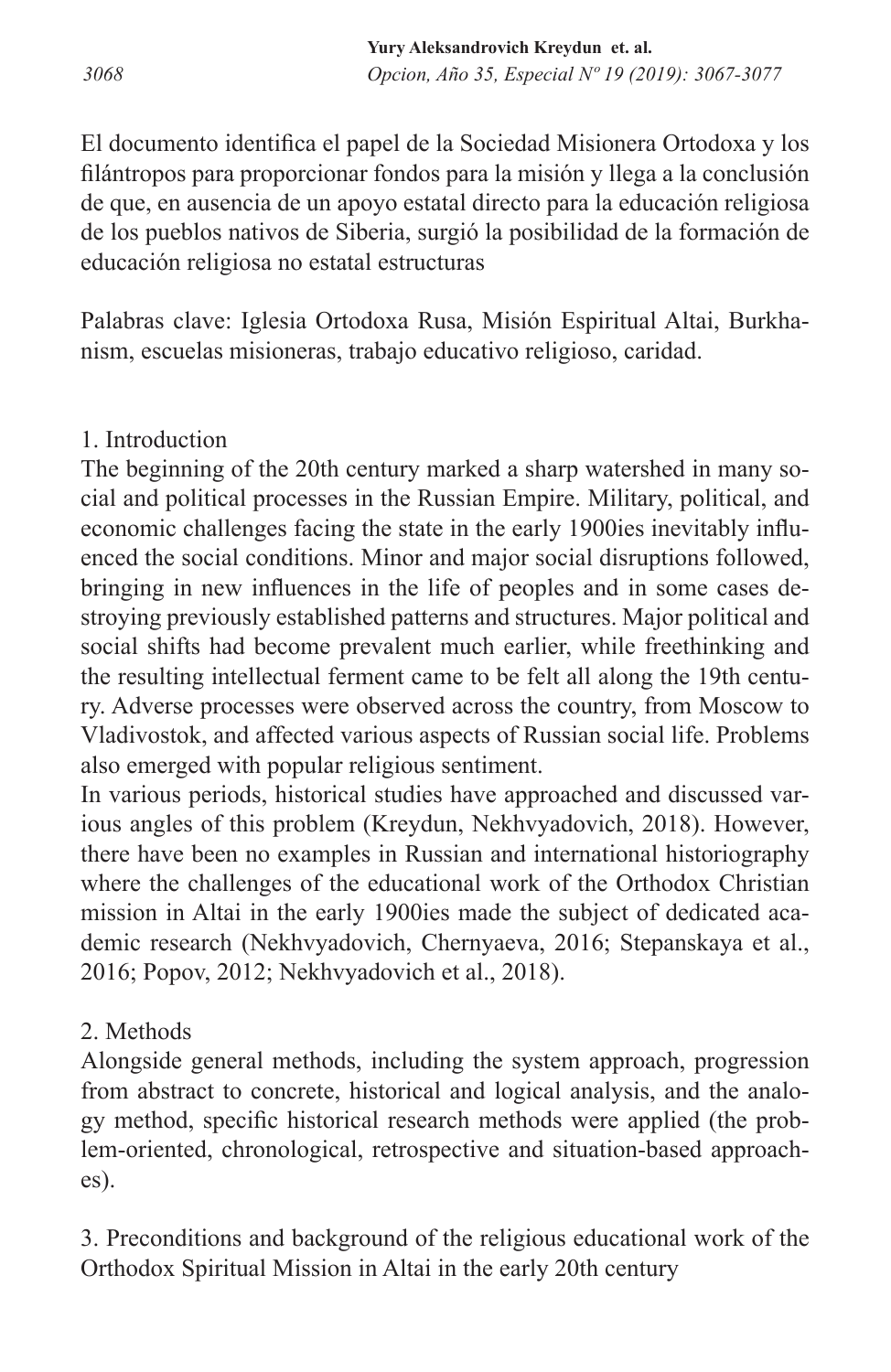*3069*

By the early 20th century, the Altai Spiritual Mission had constituted a quite accomplished structure, counting numerous churches and places of worship, schools and care homes, missionary stations and monasteries. The Mission's scope was 70,000 baptised Christians in Altai, including 46,729 residents in 434 missionary settlements. While the Altai mission of several stations in 1830-1840 relied predominantly on voluntary funding, and disruptions in funding only affected the wellbeing of the small number of missionaries' families, however, in the 20th century, the missionary network could not exist without planned funding coming from the Holy Synod and the Orthodox Missionary Society (established in 1865). A reduction by half in funding for the Altai mission pushed the latter to the brink. Many missionary programs were cut. The mission leadership was struggling to solve the funding deficit between 1904 and 1909.

The law on freedom of faith signed by Emperor Nicholas II in 1905 was in many ways due to political reasons. However, the perception of the decree was often biased among population in the peripheral territories. In correspondence with the leadership, some missionaries pointed at misapprehension of the said decree in terms of religious indifference and confessional irresponsibility. Even though there was no mass outflow from Orthodoxy, the Mission's opponents in several divisions revived their efforts to discredit missionaries. Their ranks were mostly made of affluent "non-Russians". In 1903, a Kalmyk pagan, Sapysh Tyuktenev, was nominated to the post of the indigenous tribal leader of the 1st Altai dyuchina, which included the Chemalsky and several other divisions. The Tyuktenevs' family in those years showed a sharply negative attitude to Christianity. This fact, amid the observed political developments, was quite remarkable, given that since the third quarter of the 19th century and through the Mission's authority, predominantly Christian "non-Russians" had been nominated to the posts of community leaders, zaisans, and their assistants called demichs. This was also true about the half-Christian 1st dyuchina. A missionary from the Chemalsky division, priest Timothy Petrov, initiated a petition to the governor from the head of the Mission, Bishop of Biysk Macarius, calling to revert the approval of the pagan Tyuktenev as the zaisan (State Archive of Altai Krai, Fund 164, Catalog 2, File 142, Sheet 44 back). Eventually, the governor dismissed the candidacy of Tyuktenev.

#### 4. Burkhanism

Another source of religious tensions back then in Gorny Altai is to be seen in the preaching of Chet Chelpanov, the founder of Altaian Burkanism.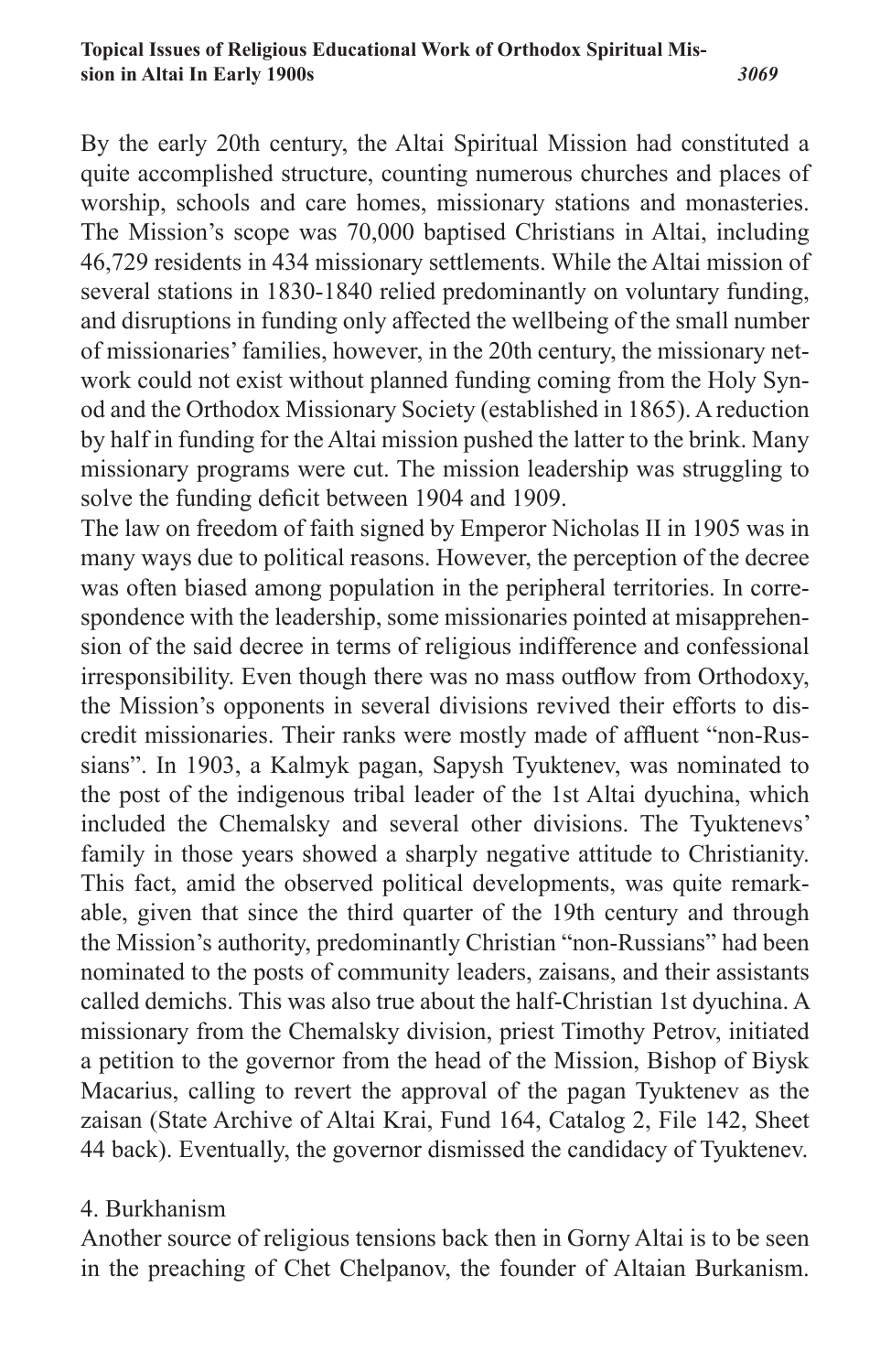The movement had at least two foundations: the ideological and belief core, Mongolian Lamaism, and the political core, the aspirations of mythical independence and expectations of arrival of legendary Oirat Khan. Burkhanists predominantly preached to pagan populations, smashing the pagan beliefs of Altaians, however, attempts were also known to approach Christians. The very first year of preaching showed interest in Burkhanism among more than half of pagans. The interest in the new movement among the indigenous people exploded. The reason, on the one hand, was that Altaians by that time were sufficiently prepared to adopt a more developed belief system representing monotheism in its core; on the other hand, the new religious movement as an alternative to Orthodoxy was supported by the affluent part of the population. According to the missionary Timothy Petrov, "Altaians (…) say nothing about their dreams regarding Oirot Khan, but to be sure, they await him as the one to restore the Altai kingdom and to remove Russians from the territory of Altai" (State Archive of Altai Krai, Fund 164, Catalog 2, File 42, Sheet 12-17). However, non-fulfillment of Chelpanov's fantasies of an imminent punishment of the Russians and Christian Altaians caused the preacher's credibility to fall quickly. Awaiting Burkhan, some Altaians in 1904 would not sow grain nor make hay for the winter. The outcome was clear from the records of the Chemalsky missionary for 1905: "Chet's followers were bitterly defeated in their hopes: instead of manna, deep snow fell, accompanied by freeze, making some of the rich poor. Christian non-Russians were not tempted into Chet's deception; remembering the commandment of God, "by the sweat of your face you will eat bread", they would plough, sow and make hay, and thus avoided the fate of Burkhanists" (State Archive of Altai Krai, Fund 164, Catalog 2, File 42, Sheet 60). By the outbreak of the World War I, the followers of Burkhanism constituted no more than a third of the non-Christian population of Gorny Altai. Anyway, adversity was obvious rather between Burkhanists and shamanists than between Burkhanists and Christians.

Religious fluctuations of the indigenous people were usually local by nature. Burkhanism was popular only in some divisions of the Mission, predominantly in Myyutinsky, Abaysky, and Ust-Kansky. Thus, these challenges in the Mission's work had only local implications.

The morally corrupt influence of some Russian settlers in Altai caused the spreading of sins like debauchery and drunkenness. This also weakened confidence in the missionary teachings among Christian neophytes vulnerable to temptation. According to the missionaries' accounts, "Where in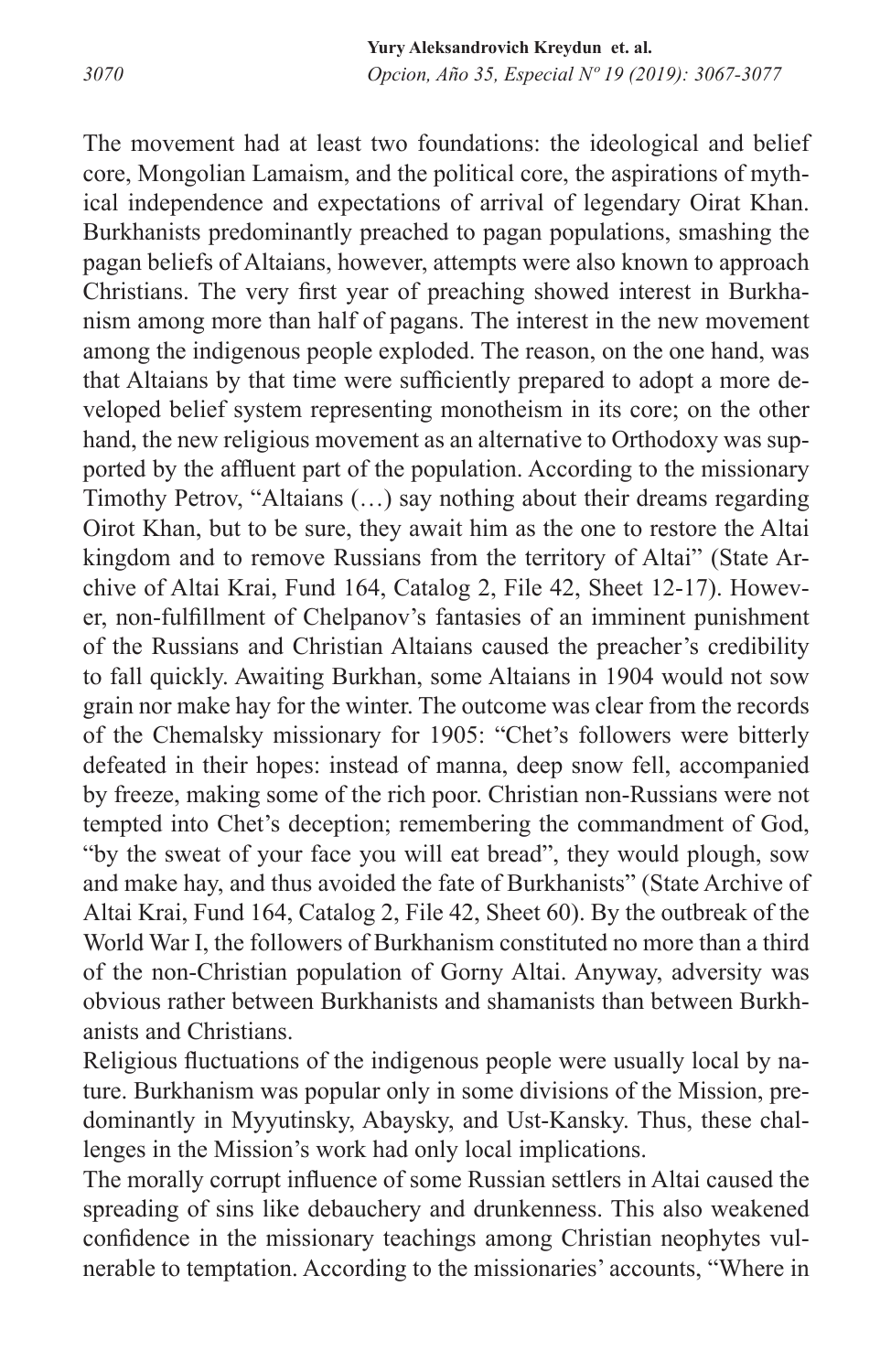a village there were Russians beside non-Russians, mass festivities were held, lasting for days, with binge drinking, dancing, singing, swearing, fights and other disgraceful things" (State Archive of Altai Krai, Fund 164, Catalog 2, File 27, Sheet 12, 16). However, in no way should one overemphasize the prevalence of such phenomena across Altai. Missionaries still retained great authority and influence over people. Settled Christian neophytes tended toward more developed forms of households. Instead of making products for distillation of arrack, some indigenous people got accustomed to sending milk to butter-making plant, "which never used to be that way and was considered shameful". Literacy was also rising among the Christian neophytes.

## 5. Social and political factors

Political woes happening in Central Russia also had other, much more adverse effects for the Mission. They not only worsened the missionaries' financial standing, but also directly influenced social and religious aspects of life for Altaians, causing great disturbances among them. To some extent, these disturbances affected the whole population of Altai. While, for example, people in Chemal met Nicholas II's manifesto of October 17, 1905, on religious freedoms mostly calmly: "The Tsar gave liberty, just do what you want whoever you are" (State Archive of Altai Krai, Fund 164, Catalog 2, File 42, Sheet 17), yet in Uznez, this document caused much struggling even among Christian Altaians. Some would even confer that as long as "freedom of faith" was declared, they could step away from Christian canons and not abide by them, and this was also true not only about neophytes, but Russian settlers as well. After the declaration of freedom of conscience and religion, according to a report by a Chemalsky missionary, parishioners, especially Russians, felt less enthusiasm about the church and its ministers. "The missionary's word ceased to be law, as it used to be before the October 17 manifesto. They say: now, we have freedom, I can do what I want, and no one will dictate me. Anyone wearing a coat and high boots with gumshoes believes he knows it all and is not obliged to obey the church's priest" (State Archive of Altai Krai, Fund 164, Catalog 2, File 42, Sheet 17). In the Chemalsky division, the situation was exacerbated by considerable seasonal tides of arriving "dacha dwellers", mostly representing the intellectual strata considerably prone to freethinking sentiments. According to a local missionary, they "preached to the less educated that they should not pray to God" nor obey priests, and this resulted in the emergence of atheists among local population, like the merchant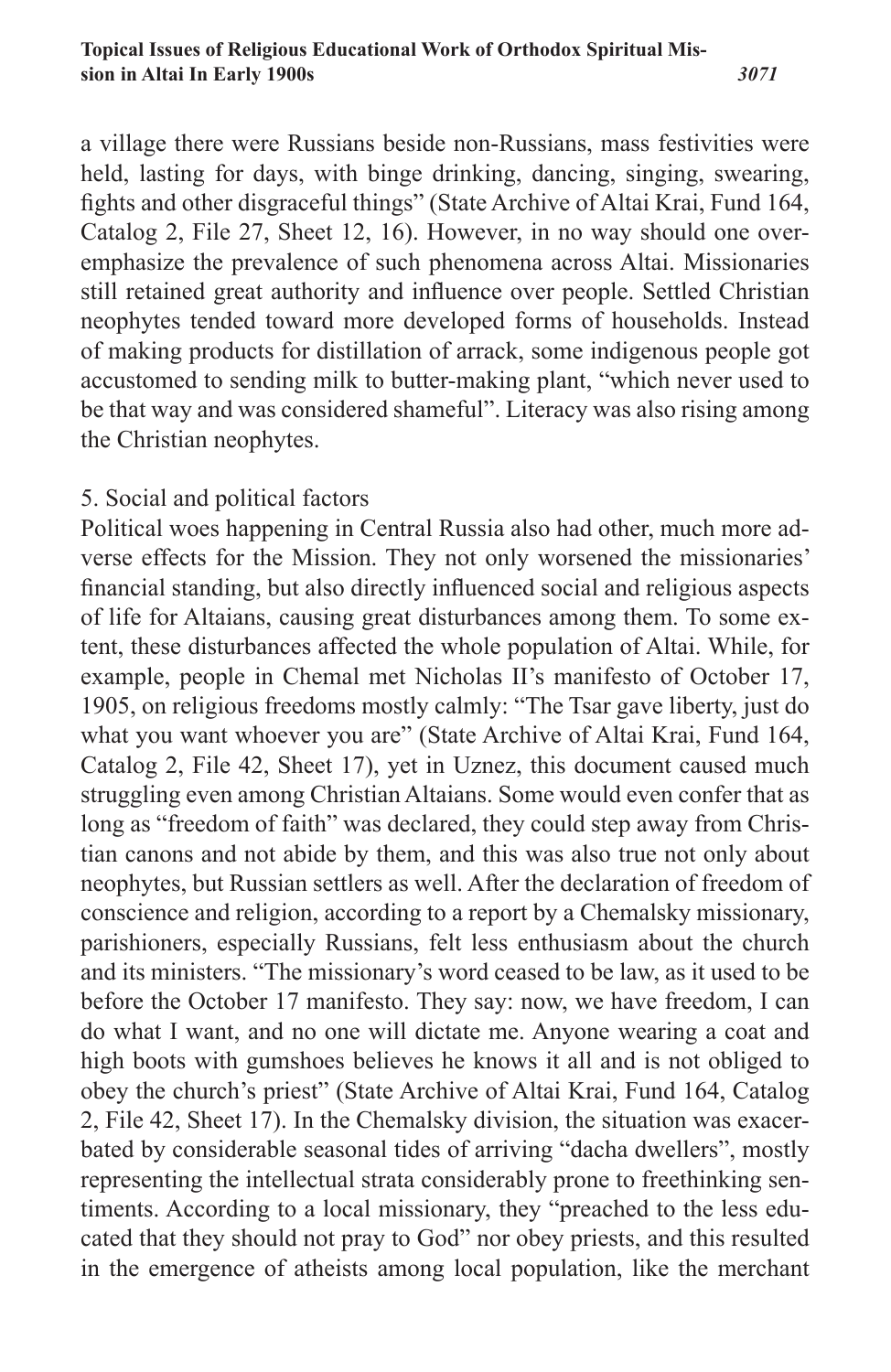Vassily Volosnikov and Stepan Mizonov in Elikmonar or the non-Russian Sergey Tozyyakov in Choposh. "They clearly preached that God was nonexistent, neither heaven nor hell (…) they cried that he, the salesman, much as he cheated with weights, and cash, and measurements, was never punished by God; and Mizonov and Tozyyakov, much as they were drinking alcohol, stealing, and deceiving people, were tolerated by God and avoided punishment. And they alternatively construed God's forbearance as God's nonexistence. They need God not in the tender sweeping of the wind, but in thunder and storm, smashing mountains and rocks. It is for a reason the Russian saying has it [literally], "Unless thunder strikes, a man won't cross himself" (State Archive of Altai Krai, Fund 164, Catalog 2, File 42, Sheet 16 back).

The influence of the recreational crowds in the times of the declared "freedoms" would inevitably affect the souls of the non-established Christian neophytes. Enthusiasm was also declining among local population toward charitable causes. A report by the missionary Timothy Petrov suggested that locals would be less sympathetic about this good cause. "The proceedings collected by the local trust were depleted by the locals for loans and were not repaid, and donors refrained from new donations due to the misuse of their funds" (State Archive of Altai Krai, Fund 164, Catalog 2, File 27, Sheet 61). The depletion of parish coffers happened amid the considerable decline in funding for the missionary work from the Orthodox Missionary Society.

## 6. Procurement of the Altai Spiritual Mission

This is how another objective problem of the Mission shaped in the early 20th century, i.e., the considerable weakening of its economic standing. The missionary work was affected by the reduced spending on travel allowances for missionaries and catechists, i.e. the funding provided for hiring horses and carts for missionary trips. While in 1905 and 1906, such items of spending were covered in the amount of 3 thousand rubles (State Archive of Altai Krai, Fund 164, Catalog 2, File 31, Sheet 51 back), nothing was spent from the Mission's budget on travel allowances in 1907. In the same year, the employees' remuneration fell amid 10-percent inflation, causing not only worsening of the missionaries' financial standing, but also a significant outflow of employees and a decline in the grade of staff (Kreydun, Modorov, 2011: 29). According to the Mission Head bishop Innokenty, "the best students of the Biysk Catechetical School would strive to get a place in a diocesan office and would only take a post with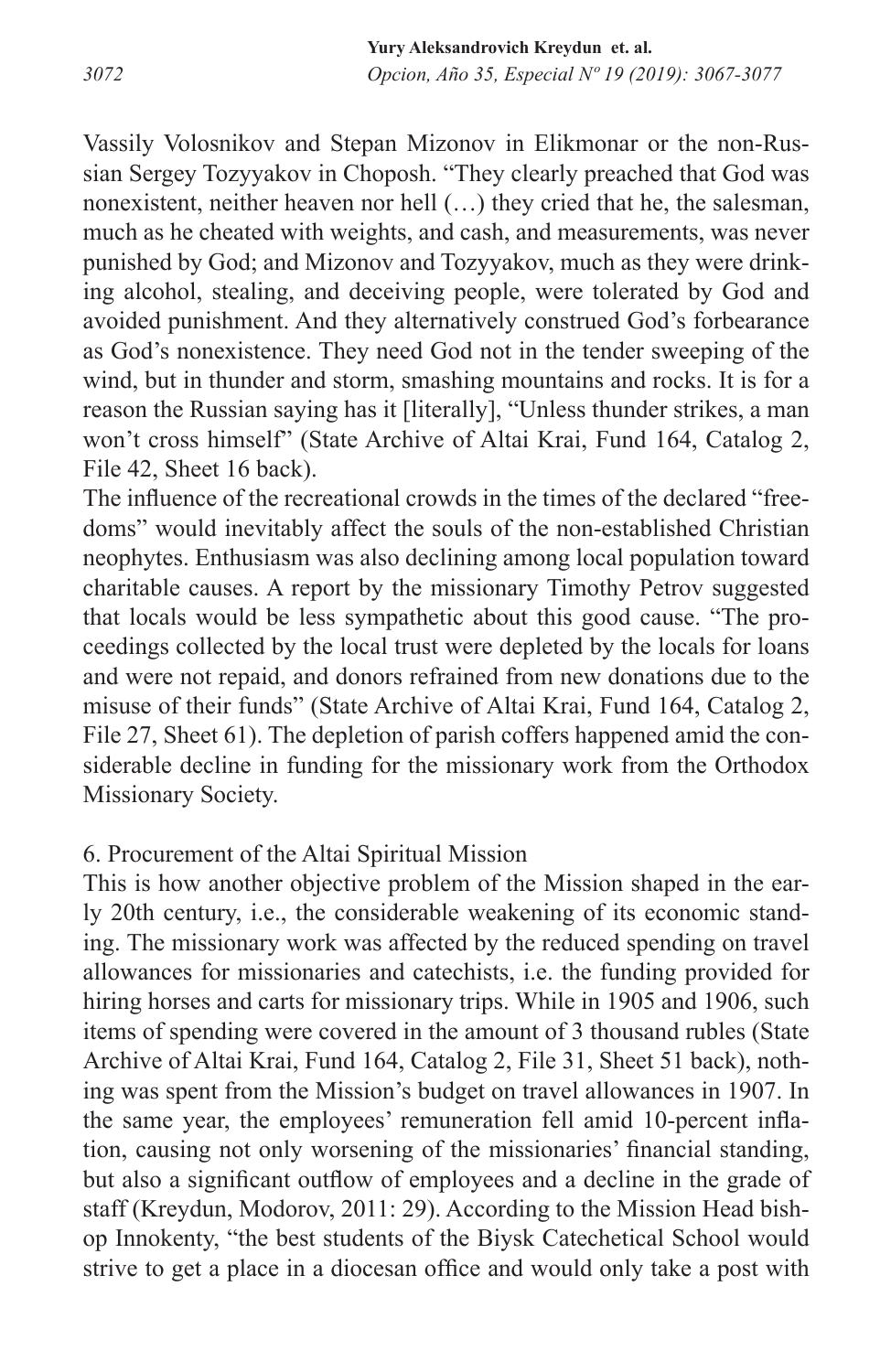the mission if they failed to get better opportunity (…). A decline in the already scarce remuneration will produce a devastating effect on the latter and can result in the outflow of the best talent from the Mission ranks" (State Archive of Altai Krai, Fund 164, Catalog 2, File 31, Sheet 52 back). In 1908, the Council at the Orthodox Missionary Society cut by third the spending calculation for the Altai mission again. Moreover, a recommendation was made to present to the Council even tighter calculations. Such financial outlook led the Mission leadership to an idea to gradually close some stations, "as its calculation-based funding would not support its existence going further" (State Archive of Altai Krai, Fund, 164, Catalog.2, File 38, Sheet 96 back).

Apart from the remuneration cuts, the Mission continued to struggle with delays in payment, which were due to the lack of regular mail service in most part of the mission divisions. The allowances were paid quarterly or even more rarely. Advance payments were extremely rare. As a result, the missionaries had to spend more time to support their families, maintain the household, etc., meanwhile paying less attention to the congregation. The lower-paid employees, like psalm readers and teachers, ended up in even more critical circumstances. And the price of food placed Altai above many other locations in Tomsk Governate: "wheat flour used to cost 40- 50 kopecks per pood [approx. 16 kg, or two stone], now it is 1 ruble 50 kopecks; meat is 3-4 rubles instead of 1 ruble per pood; horse rent costs 10-12 rubles per month instead of 1 ruble" (State Archive of Altai Krai, Fund 164, Catalog 2, File 27, Sheet 60).

The circumstances were somewhat better for the missionaries whose divisions were getting public funding (from the Synod's resources).

Back at the beginning of the 20th century, the bishops of Biysk and Tomsk, aware of the Mission's poor financial conditions, filed a petition to the Holy Synod to recognize the Altai Mission as one of the "poorest and peripheral parishes of the diocese" and for that reason to make it eligible under the "Highest Grace on maintenance of the clergy of parishes from the State Treasury" while leaving it under the Altai Mission (Report on the Altai Spiritual Mission for 1902, 1903, p. 7). The annual pay for the parish clergy should amount to 800 rubles. Since 1902, the Mission divisions' clergy were gradually rearranged to rely on public funding, which partially solved the Mission's financial problems. In 1908, the public funding was arranged for the staff of the Chemalsky, Kebezensky, Suzopsky, and Mrassky divisions. Their allowances under the budget of the Orthodox Missionary Society were transferred to the Aleksandrovsky, Paspaulsky,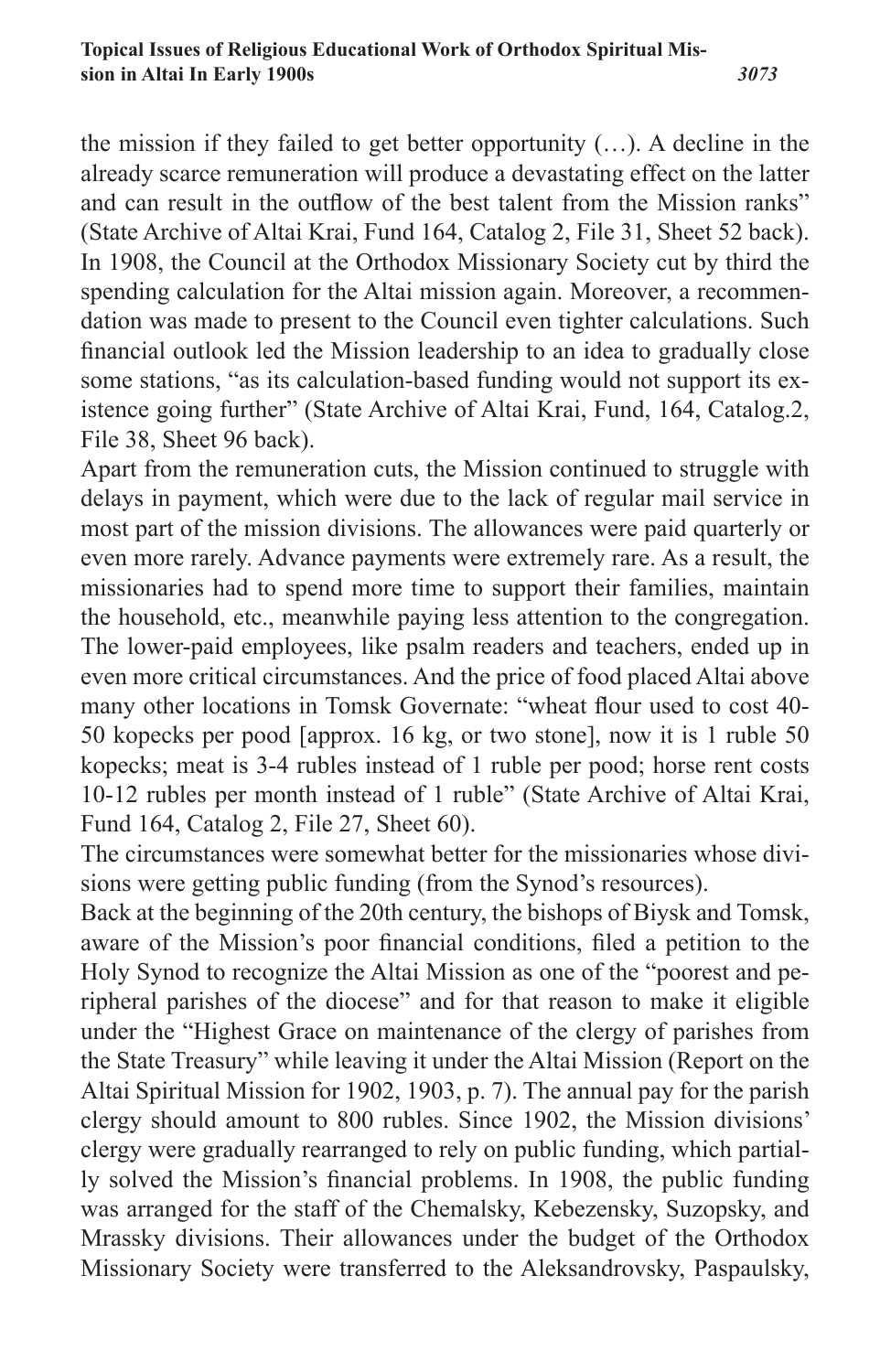Makaryevsky, and Turochaksky divisions (State Archive of Altai Krai, Fund 164, Catalog 2, File 38, sheet 96 back). In the summer of 1909, a decree of the Holy Synod was issued on the realignment of all stations of the Mission to receive public funding "in avoidance of the inevitable contraction, due to the depletion of funding, of the Mission's activities, which contraction might do unrecoverable damage to the causes of Orthodoxy in the krai." (State Archive of Altai Krai, Fund 164, Catalog 2, File 18, Sheet 70 back). The degree of relief felt by the missionaries was obvious from the address of January 19, 1910, of the fraternal missionary convention to Archbishop Macarius (Nevsky), then-Head of the Tomsk diocese. It was his petitions to Synod and probably other government bodies that helped to positively resolve the problem of funding for the missionary stations. The issues of maintaining missionary buildings, schools and infrastructure were yet to be resolved. Remarkable material support still came from philanthropists from Moscow and other big Russian cities (Kreydun, 2011: 124). However, to keep the Mission going in full, systemic consistent support was needed.

It is worth noting that only by that time, eighty years after its establishment, government officials had started to pay attention to the significance of the Altai Mission's activity. The Tomsk Governor N.V. Gondatti presented his recommendations to the Synod and Government following his first-hand acquaintance with Altai. The Governor's report to His Imperial Majesty referred to the Altai Mission as "an outpost on the distant fringe neighboring with mysterious and populous China, an outpost of not only Orthodoxy, but Russian citizenship as well" (Report on the Altai Spiritual Mission for 1902, 1903, p. 441-443). As a result, attention was attracted to financing the Mission's educational institutions, as well as the development of postal infrastructure in Gorny Altai. Already by the end of 1909, financing had been significantly increased to maintain schools by the Diocesan School Council. After a while, all missionary schools were transferred under the Council after they had received stable funding.

An analysis of the 1910-1911 spending calculation suggests there was a significant improvement in the budget of the Altai Mission and its economic standing. Particularly, there was an item of 1,753 rubles 20 kopecks to compensate for the underpaid remuneration to the Mission staff for the 1907/8 calculation year. This compensated for the 10-percent decline of the missionaries' salary in the said years. Moreover, the same spending calculation also came in with another important change: in line with the real inflation of transport costs in Tomsk Governate, travel allowance for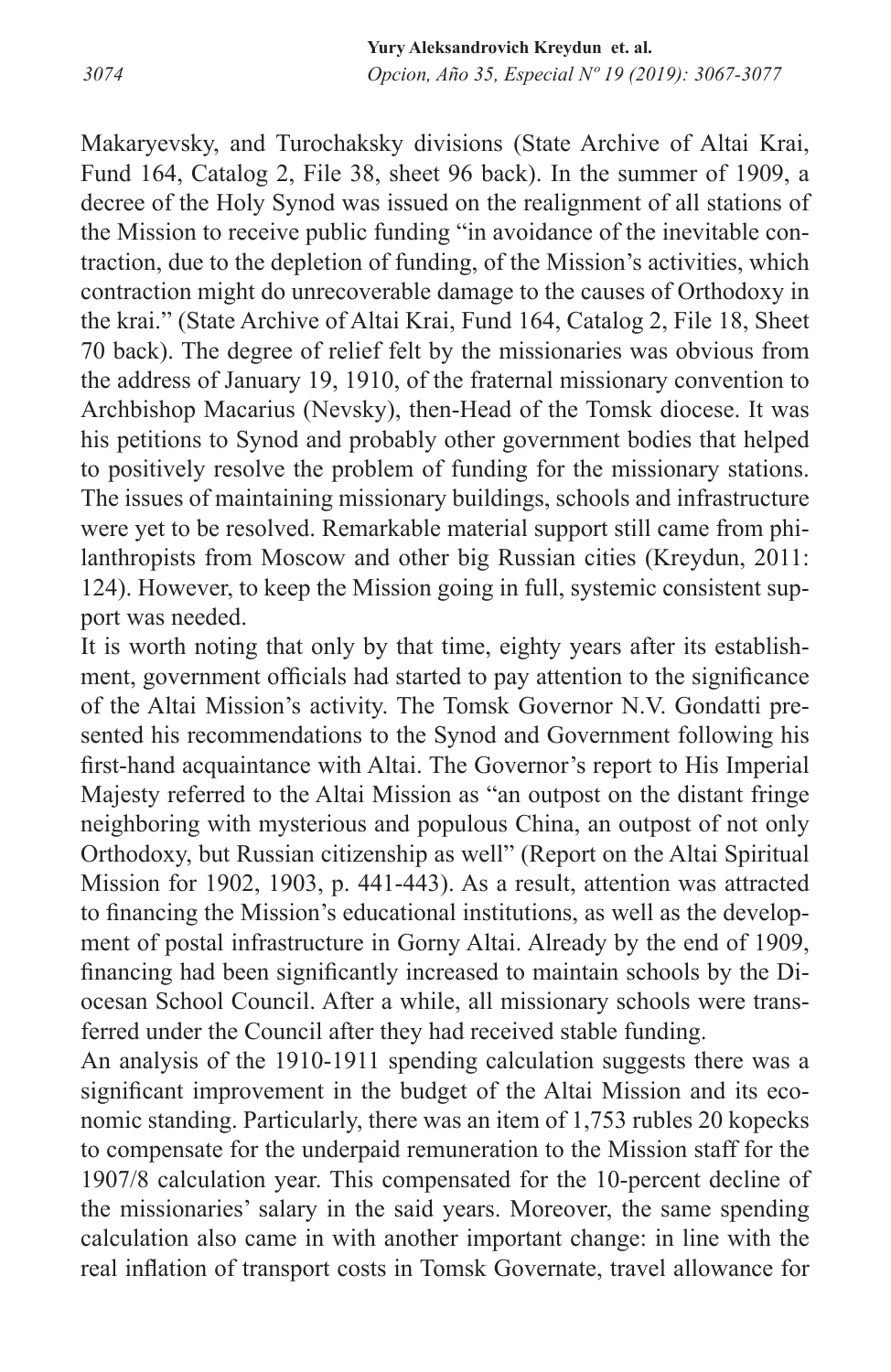*3075*

the missionaries and catechists was doubled. The total amount for this purpose stood at 1,400 rubles (State Archive of Altai Krai, Fund 164, Catalog 2, File 18, Sheet 152). And most of all, for the first time in five years, the calculation comprised the repair item for missionary buildings at 1,500 rubles at the lower range per identified facility. The 25 stations of the Mission then had quite a few structures needing to be renovated.

That is how the most acute problem was solved in the financing of missionary work in Altai and neighboring regions at the turn of the first and second decades of the 20th century. Meanwhile, voluntary donations remained important. The most important role during that period was played by the proceedings collected by Metropolitan Macarius (archbishop of Tomsk until 1912). For instance, he transferred more than 80,000 rubles to Altai over 1912-1914 (Tomsk diocesan statements, 1915: 500-501). This funding was spent only on the development of educational and charitable institutions of the Mission. Particularly, a top class second-grade school was built in a shelter community in the Chemalsky district (Kreydun, 2004: 139). In this school, students were not only provided home and primary education, but also the qualification of a teacher, which considerably eased the challenge of finding a job at the certain age.

Thus, the condition of the Altai Spiritual Mission in the first years of the 20th century was extremely unstable. Political crises, social instability related to religious freedoms and failures in voluntary fundraising had pushed the missionary structures in the West Siberian south to the brink of elimination. A resolution of the critical circumstances became possible only through the rearrangement of funding from voluntary (unstable) sources toward public (direct) funding.

## 7. Conclusion

The identified aspects of material procurement of the missionary activity in Siberia suggest that over the 19th and early 20th century, the government of the Russian Empire failed to adequately support the work of Orthodox missions. Their establishment and development were to a great extent owed to voluntary donors and the exquisite loyalty of representatives of the Russian Orthodox Church. The Mission existed not by the order of the state bodies, as it was argued by some Soviet and post-Soviet historians, but through the personal realization of the Church people who strived to implement Jesus Christ's call, "Go into all the world and preach the gospel to all creation." (Mark 16:15). This may offer an explanation why, with the state's political will in place but in absence of direct state support for the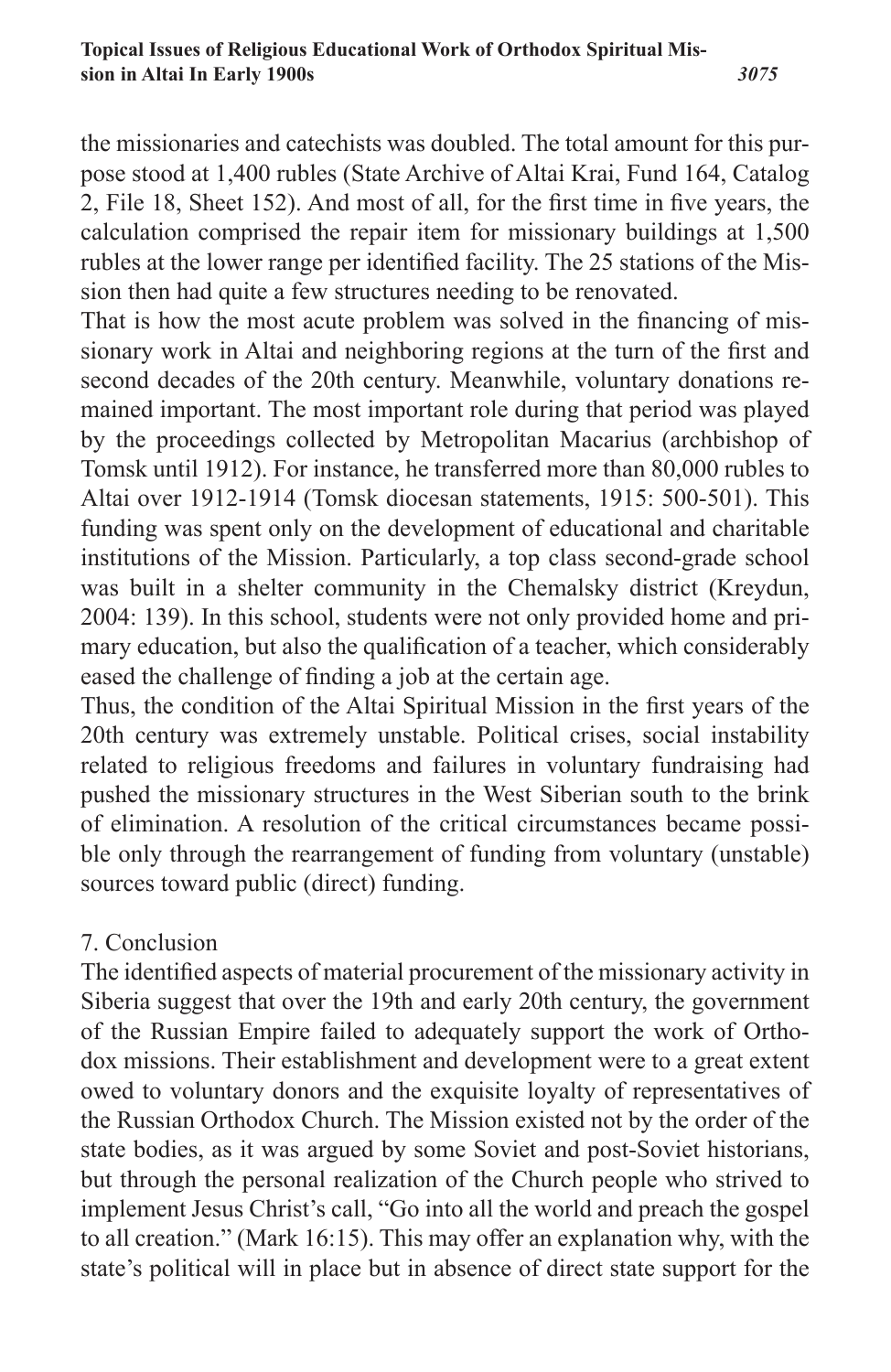*3076 Opcion, Año 35, Especial Nº 19 (2019): 3067-3077* **Yury Aleksandrovich Kreydun et. al.**

religious education of the indigenous peoples of Siberia, there emerged the possibility for the creation of such significant non-governmental structures like spiritual missions in Altai, Transbaikal, Kamchatka and other territories, which performed colossal work for closer cultural and civilizational links of small peoples with the dominant ethnic group of Russia.

# References

Kreydun, Y.A. 2004. Monastyri Altaiskoi dukhovnoi missii vo vtoroi polovine XIX – pervoi treti XX [Monasteries of the Altai Spiritual Mission in the second half of the 19th century – first third of the 20th century]. Istoriya Altaiskogo kraya XVIII - XX vv. Barnaul: Publisher BSPU.

Kreydun, Y.A. 2011. Pokhodnye Khrаmy Аltаyskoy Dukhovnoy Missii [Temples of the Altai spiritual mission]. Forum for Anthropology and Culture, 14, 116-126.

Kreydun, Y.A., Modorov, N.S. 2011. Rаsshirenie Mаn'chzhurskogo Gosudаrstvа v Pervoy Treti XVII v. Mаn'chzhuro-Koreyskаya Voinа 1636- 1637 gg [Expansion Of The Manchzhur Government In The First Third Of The XVII Century. The Manchur-Korean War 1636-1637]. Eurasian World, 4(15), 26-31.

Kreydun, Y.A., Nekhvyadovich, L.I. 2018. Spiritual And Ethical Culture In The System Of Secular And Ecclesiastical Higher Education. European Journal of Science and Theology, 14(1), 75-81.

Nekhvyadovich, L.I., Balakhnina, L.V., Chernyaeva, I.V. 2018. Regional Cultural Centers And Artistic Schools Of Siberia At The Turn Of The 21st Century As A Part Of The Information System In The Educational Process. Espacios, 39(2), 20.

Nekhvyadovich, L.I., Chernyaeva, I.V. 2016. Experience And Perspectives Of Art History Development In Educational Space Of Siberia At The Turn Of XX – XXI Ccenturies. International Journal of Environmental and Science Education, 11(7), 1501-1507.

Popov, E.A. 2012. Uchitsya Sociologii I Socialno Myslit [To Learn Sociology And Think Socially]. Sociological Studies, 4, 122-126.

Report on the Altai Spiritual Mission for 1902. 1903. Typo-Lithography of P.I. Makushin. Tomsk, 7.

State Archive of Altai Krai, Fund 164 "Altai Spiritual Mission", Catalog 2, File 142.

State Archive of Altai Krai, Fund 164 "Altai Spiritual Mission", Catalog 2, File 42.

State Archive of Altai Krai, Fund 164 "Altai Spiritual Mission", Catalog